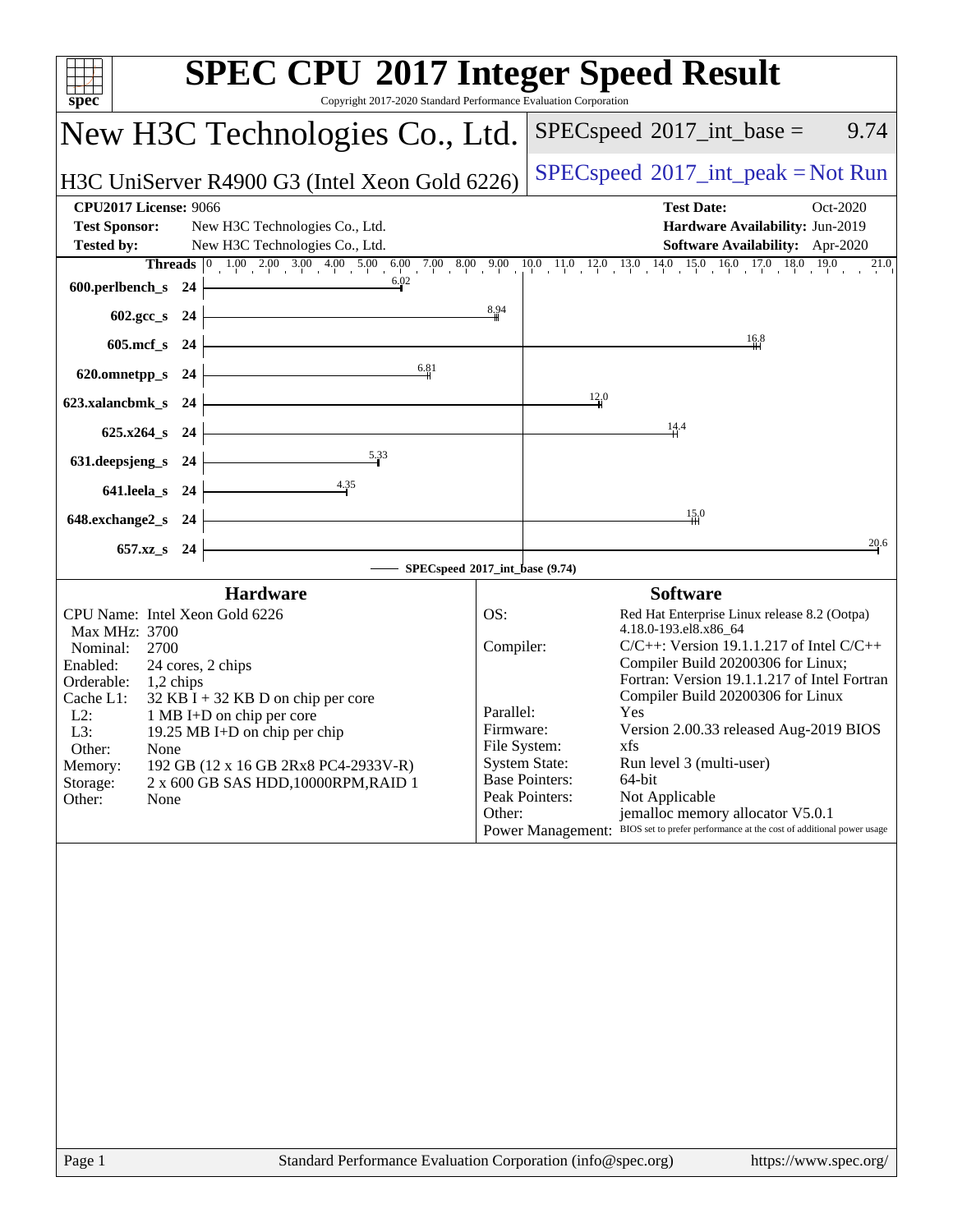

Copyright 2017-2020 Standard Performance Evaluation Corporation

# New H3C Technologies Co., Ltd.

H3C UniServer R4900 G3 (Intel Xeon Gold 6226) [SPECspeed](http://www.spec.org/auto/cpu2017/Docs/result-fields.html#SPECspeed2017intpeak)<sup>®</sup>[2017\\_int\\_peak = N](http://www.spec.org/auto/cpu2017/Docs/result-fields.html#SPECspeed2017intpeak)ot Run

 $SPEC speed^{\circ}2017\_int\_base =$  9.74

**[Test Sponsor:](http://www.spec.org/auto/cpu2017/Docs/result-fields.html#TestSponsor)** New H3C Technologies Co., Ltd. **[Hardware Availability:](http://www.spec.org/auto/cpu2017/Docs/result-fields.html#HardwareAvailability)** Jun-2019 **[Tested by:](http://www.spec.org/auto/cpu2017/Docs/result-fields.html#Testedby)** New H3C Technologies Co., Ltd. **[Software Availability:](http://www.spec.org/auto/cpu2017/Docs/result-fields.html#SoftwareAvailability)** Apr-2020

**[CPU2017 License:](http://www.spec.org/auto/cpu2017/Docs/result-fields.html#CPU2017License)** 9066 **[Test Date:](http://www.spec.org/auto/cpu2017/Docs/result-fields.html#TestDate)** Oct-2020

### **[Results Table](http://www.spec.org/auto/cpu2017/Docs/result-fields.html#ResultsTable)**

|                                     | <b>Base</b>    |                |       |                |             | <b>Peak</b>    |       |                |                |              |                |              |                |              |
|-------------------------------------|----------------|----------------|-------|----------------|-------------|----------------|-------|----------------|----------------|--------------|----------------|--------------|----------------|--------------|
| <b>Benchmark</b>                    | <b>Threads</b> | <b>Seconds</b> | Ratio | <b>Seconds</b> | Ratio       | <b>Seconds</b> | Ratio | <b>Threads</b> | <b>Seconds</b> | <b>Ratio</b> | <b>Seconds</b> | <b>Ratio</b> | <b>Seconds</b> | <b>Ratio</b> |
| $600.$ perlbench $\mathsf{S}$       | 24             | 295            | 6.02  | 295            | 6.01        | 293            | 6.05  |                |                |              |                |              |                |              |
| $602.\text{gcc}\_\text{s}$          | 24             | 444            | 8.97  | 449            | 8.88        | 446            | 8.94  |                |                |              |                |              |                |              |
| $605$ .mcf s                        | 24             | 279            | 17.0  | 281            | 16.8        | 282            | 16.8  |                |                |              |                |              |                |              |
| 620.omnetpp_s                       | 24             | 239            | 6.81  | 239            | 6.81        | 236            | 6.90  |                |                |              |                |              |                |              |
| 623.xalancbmk s                     | 24             | 117            | 12.1  | <b>118</b>     | <b>12.0</b> | 118            | 12.0  |                |                |              |                |              |                |              |
| 625.x264 s                          | 24             | 122            | 14.4  | <u>122</u>     | 14.4        | 123            | 14.3  |                |                |              |                |              |                |              |
| 631.deepsjeng_s                     | 24             | 269            | 5.33  | 269            | 5.34        | 270            | 5.30  |                |                |              |                |              |                |              |
| 641.leela s                         | 24             | 389            | 4.38  | 393            | 4.34        | 392            | 4.35  |                |                |              |                |              |                |              |
| 648.exchange2_s                     | 24             | 196            | 15.0  | 195            | 15.1        | 197            | 14.9  |                |                |              |                |              |                |              |
| $657.xz$ s                          | 24             | 301            | 20.6  | 301            | 20.6        | 301            | 20.5  |                |                |              |                |              |                |              |
| $SPECspeed*2017$ int base =<br>9.74 |                |                |       |                |             |                |       |                |                |              |                |              |                |              |

**[SPECspeed](http://www.spec.org/auto/cpu2017/Docs/result-fields.html#SPECspeed2017intpeak)[2017\\_int\\_peak =](http://www.spec.org/auto/cpu2017/Docs/result-fields.html#SPECspeed2017intpeak) Not Run**

Results appear in the [order in which they were run.](http://www.spec.org/auto/cpu2017/Docs/result-fields.html#RunOrder) Bold underlined text [indicates a median measurement.](http://www.spec.org/auto/cpu2017/Docs/result-fields.html#Median)

#### **[Compiler Notes](http://www.spec.org/auto/cpu2017/Docs/result-fields.html#CompilerNotes)**

The inconsistent Compiler version information under Compiler Version section is due to a discrepancy in Intel Compiler. The correct version of C/C++ compiler is: Version 19.1.1.217 Build 20200306 Compiler for Linux The correct version of Fortran compiler is: Version 19.1.1.217 Build 20200306 Compiler for Linux

### **[Operating System Notes](http://www.spec.org/auto/cpu2017/Docs/result-fields.html#OperatingSystemNotes)**

Stack size set to unlimited using "ulimit -s unlimited"

### **[Environment Variables Notes](http://www.spec.org/auto/cpu2017/Docs/result-fields.html#EnvironmentVariablesNotes)**

Environment variables set by runcpu before the start of the run: KMP\_AFFINITY = "granularity=fine,scatter" LD\_LIBRARY\_PATH = "/home/speccpu/lib/intel64:/home/speccpu/je5.0.1-64" MALLOC\_CONF = "retain:true" OMP\_STACKSIZE = "192M"

### **[General Notes](http://www.spec.org/auto/cpu2017/Docs/result-fields.html#GeneralNotes)**

 Binaries compiled on a system with 1x Intel Core i9-7980XE CPU + 64GB RAM memory using Redhat Enterprise Linux 8.0 NA: The test sponsor attests, as of date of publication, that CVE-2017-5754 (Meltdown) is mitigated in the system as tested and documented. Yes: The test sponsor attests, as of date of publication, that CVE-2017-5753 (Spectre variant 1) is mitigated in the system as tested and documented. Yes: The test sponsor attests, as of date of publication, that CVE-2017-5715 (Spectre variant 2)

**(Continued on next page)**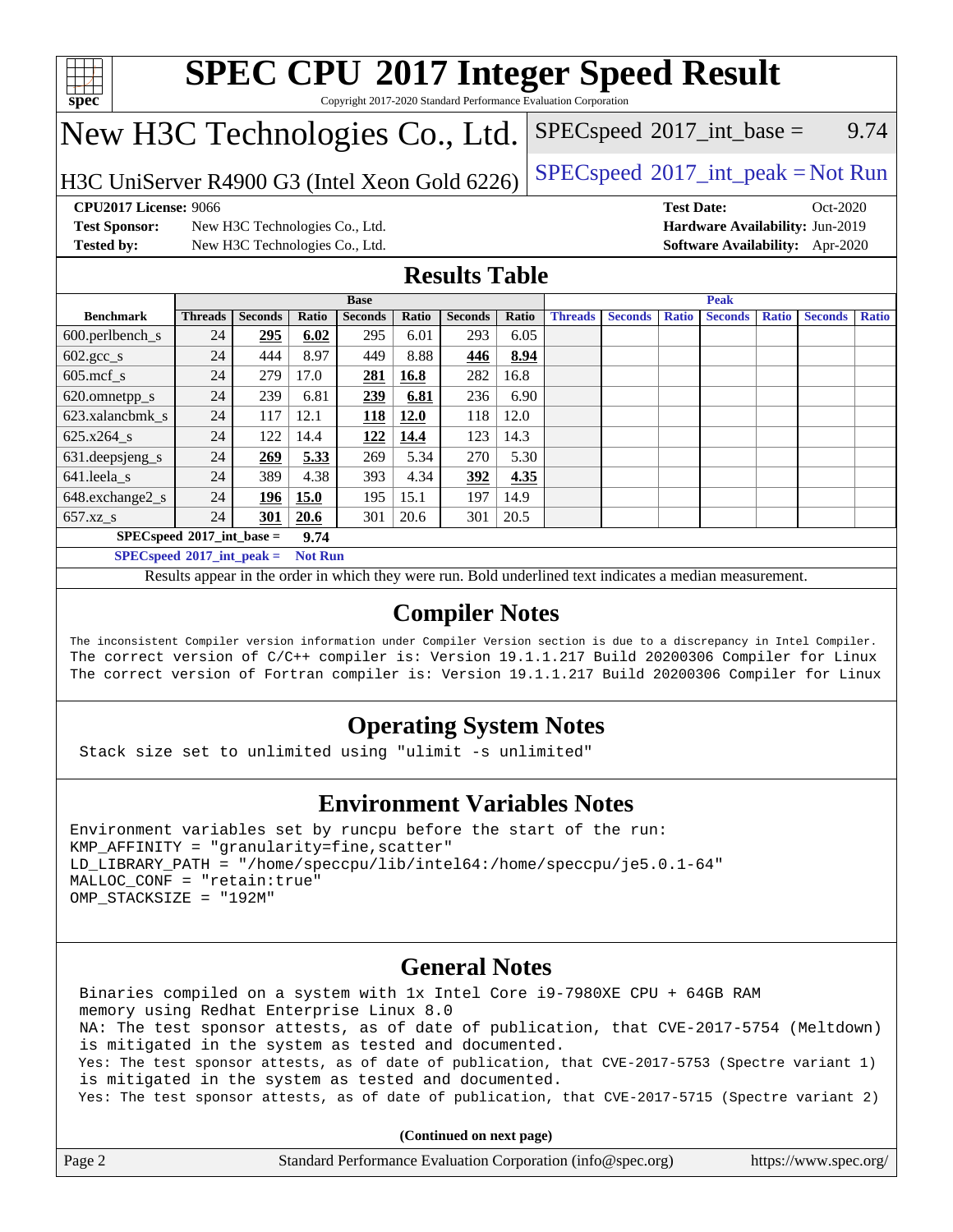

Copyright 2017-2020 Standard Performance Evaluation Corporation

## New H3C Technologies Co., Ltd.

H3C UniServer R4900 G3 (Intel Xeon Gold 6226)  $\left| \frac{\text{SPECspeed}}{2017 \text{int} \text{peak}} \right| = \text{Not Run}$  $\left| \frac{\text{SPECspeed}}{2017 \text{int} \text{peak}} \right| = \text{Not Run}$  $\left| \frac{\text{SPECspeed}}{2017 \text{int} \text{peak}} \right| = \text{Not Run}$ 

 $SPECspeed^{\circ}2017\_int\_base =$  $SPECspeed^{\circ}2017\_int\_base =$  9.74

**[Test Sponsor:](http://www.spec.org/auto/cpu2017/Docs/result-fields.html#TestSponsor)** New H3C Technologies Co., Ltd. **[Hardware Availability:](http://www.spec.org/auto/cpu2017/Docs/result-fields.html#HardwareAvailability)** Jun-2019 **[Tested by:](http://www.spec.org/auto/cpu2017/Docs/result-fields.html#Testedby)** New H3C Technologies Co., Ltd. **[Software Availability:](http://www.spec.org/auto/cpu2017/Docs/result-fields.html#SoftwareAvailability)** Apr-2020

**[CPU2017 License:](http://www.spec.org/auto/cpu2017/Docs/result-fields.html#CPU2017License)** 9066 **[Test Date:](http://www.spec.org/auto/cpu2017/Docs/result-fields.html#TestDate)** Oct-2020

#### **[General Notes \(Continued\)](http://www.spec.org/auto/cpu2017/Docs/result-fields.html#GeneralNotes)**

 is mitigated in the system as tested and documented. Transparent Huge Pages enabled by default Prior to runcpu invocation Filesystem page cache synced and cleared with: sync; echo 3> /proc/sys/vm/drop\_caches jemalloc, a general purpose malloc implementation built with the RedHat Enterprise 7.5, and the system compiler gcc 4.8.5 sources available from jemalloc.net or <https://github.com/jemalloc/jemalloc/releases>

#### **[Platform Notes](http://www.spec.org/auto/cpu2017/Docs/result-fields.html#PlatformNotes)**

Page 3 Standard Performance Evaluation Corporation [\(info@spec.org\)](mailto:info@spec.org) <https://www.spec.org/> BIOS Settings: Set Hyper Threading to Disabled Set IMC Interleaving to 2-way Interleave Sysinfo program /home/speccpu/bin/sysinfo Rev: r6365 of 2019-08-21 295195f888a3d7edb1e6e46a485a0011 running on localhost.localdomain Tue Oct 27 09:01:38 2020 SUT (System Under Test) info as seen by some common utilities. For more information on this section, see <https://www.spec.org/cpu2017/Docs/config.html#sysinfo> From /proc/cpuinfo model name : Intel(R) Xeon(R) Gold 6226 CPU @ 2.70GHz 2 "physical id"s (chips) 24 "processors" cores, siblings (Caution: counting these is hw and system dependent. The following excerpts from /proc/cpuinfo might not be reliable. Use with caution.) cpu cores : 12 siblings : 12 physical 0: cores 1 2 3 4 5 8 9 10 11 12 13 14 physical 1: cores 0 2 3 4 5 6 8 9 10 11 13 14 From lscpu: Architecture: x86\_64 CPU op-mode(s): 32-bit, 64-bit Byte Order: Little Endian  $CPU(s):$  24 On-line CPU(s) list: 0-23 Thread(s) per core: 1 Core(s) per socket: 12 Socket(s): 2 NUMA node(s): 2 Vendor ID: GenuineIntel CPU family: 6 **(Continued on next page)**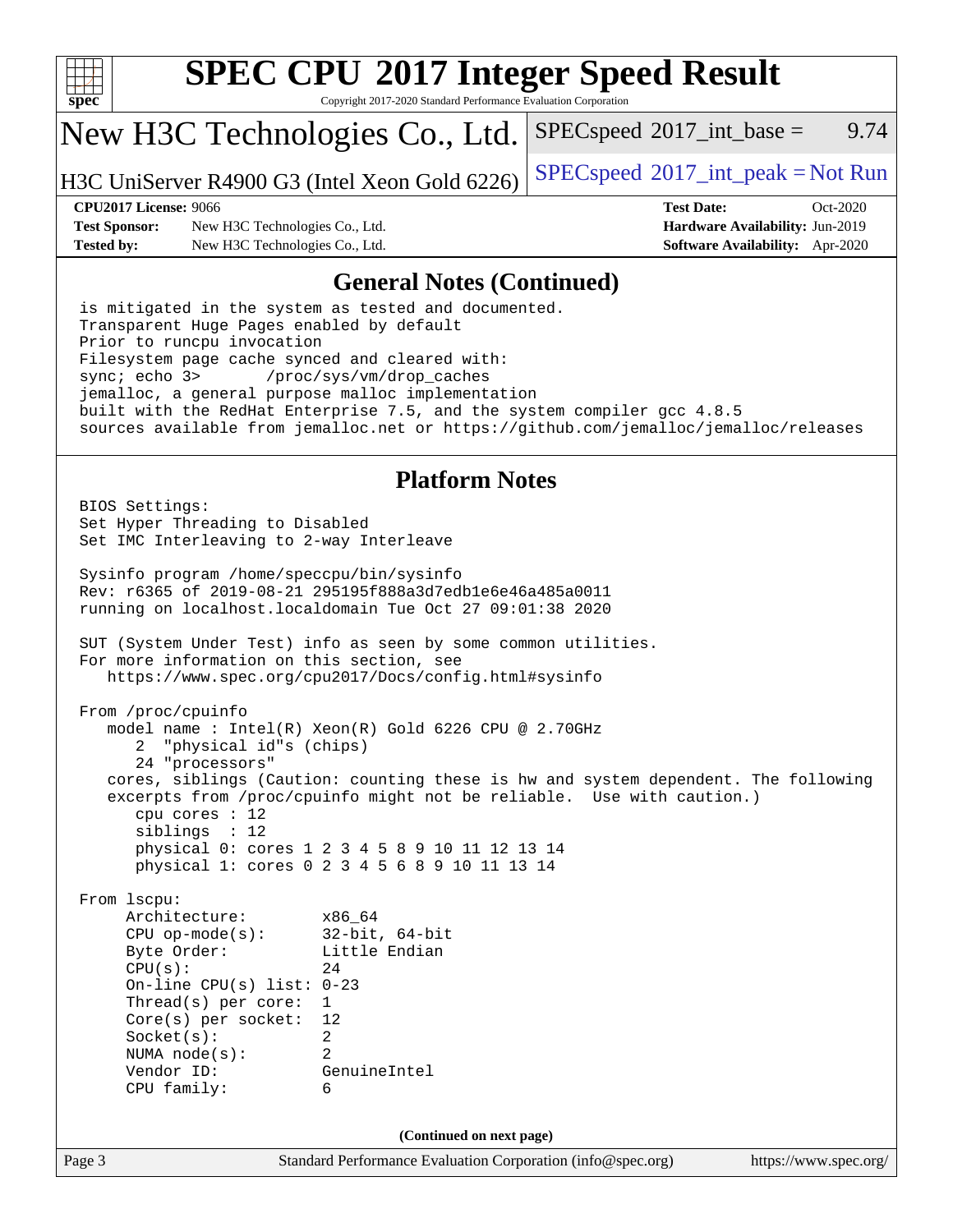

Copyright 2017-2020 Standard Performance Evaluation Corporation

# New H3C Technologies Co., Ltd.

H3C UniServer R4900 G3 (Intel Xeon Gold 6226)  $\left| \frac{\text{SPECspeed}}{2017 \text{int} \text{peak}} \right| = \text{Not Run}$  $\left| \frac{\text{SPECspeed}}{2017 \text{int} \text{peak}} \right| = \text{Not Run}$  $\left| \frac{\text{SPECspeed}}{2017 \text{int} \text{peak}} \right| = \text{Not Run}$ 

 $SPECspeed^{\circledcirc}2017\_int\_base =$  $SPECspeed^{\circledcirc}2017\_int\_base =$  9.74

**[Test Sponsor:](http://www.spec.org/auto/cpu2017/Docs/result-fields.html#TestSponsor)** New H3C Technologies Co., Ltd. **[Hardware Availability:](http://www.spec.org/auto/cpu2017/Docs/result-fields.html#HardwareAvailability)** Jun-2019 **[Tested by:](http://www.spec.org/auto/cpu2017/Docs/result-fields.html#Testedby)** New H3C Technologies Co., Ltd. **[Software Availability:](http://www.spec.org/auto/cpu2017/Docs/result-fields.html#SoftwareAvailability)** Apr-2020

**[CPU2017 License:](http://www.spec.org/auto/cpu2017/Docs/result-fields.html#CPU2017License)** 9066 **[Test Date:](http://www.spec.org/auto/cpu2017/Docs/result-fields.html#TestDate)** Oct-2020

#### **[Platform Notes \(Continued\)](http://www.spec.org/auto/cpu2017/Docs/result-fields.html#PlatformNotes)**

| Model:<br>Model name:<br>Stepping:<br>CPU MHz:<br>$CPU$ max $MHz$ :<br>CPU min MHz:<br>BogoMIPS:<br>Virtualization:<br>L1d cache:<br>Lli cache:<br>$L2$ cache:<br>$L3$ cache:<br>NUMA node0 $CPU(s): 0-11$<br>NUMA $node1$ $CPU(s):$<br>Flags:                | 85<br>$Intel(R)$ Xeon $(R)$ Gold 6226 CPU @ 2.70GHz<br>7<br>3495.683<br>3700.0000<br>1200.0000<br>5400.00<br>$VT - x$<br>32K<br>32K<br>1024K<br>19712K<br>$12 - 23$<br>fpu vme de pse tsc msr pae mce cx8 apic sep mtrr pge mca cmov<br>pat pse36 clflush dts acpi mmx fxsr sse sse2 ss ht tm pbe syscall nx pdpelgb rdtscp<br>lm constant_tsc art arch_perfmon pebs bts rep_good nopl xtopology nonstop_tsc cpuid                                                                                                                                                                                                                                                                                                                                     |
|---------------------------------------------------------------------------------------------------------------------------------------------------------------------------------------------------------------------------------------------------------------|--------------------------------------------------------------------------------------------------------------------------------------------------------------------------------------------------------------------------------------------------------------------------------------------------------------------------------------------------------------------------------------------------------------------------------------------------------------------------------------------------------------------------------------------------------------------------------------------------------------------------------------------------------------------------------------------------------------------------------------------------------|
|                                                                                                                                                                                                                                                               | aperfmperf pni pclmulqdq dtes64 monitor ds_cpl vmx smx est tm2 ssse3 sdbg fma cx16<br>xtpr pdcm pcid dca sse4_1 sse4_2 x2apic movbe popcnt tsc_deadline_timer aes xsave<br>avx f16c rdrand lahf_lm abm 3dnowprefetch cpuid_fault epb cat_13 cdp_13<br>invpcid_single intel_ppin ssbd mba ibrs ibpb stibp ibrs_enhanced tpr_shadow vnmi<br>flexpriority ept vpid fsgsbase tsc_adjust bmil hle avx2 smep bmi2 erms invpcid rtm<br>cqm mpx rdt_a avx512f avx512dq rdseed adx smap clflushopt clwb intel_pt avx512cd<br>avx512bw avx512vl xsaveopt xsavec xgetbvl xsaves cqm_llc cqm_occup_llc cqm_mbm_total<br>cqm_mbm_local dtherm ida arat pln pts hwp hwp_act_window hwp_epp hwp_pkg_req pku<br>ospke avx512_vnni md_clear flush_l1d arch_capabilities |
| /proc/cpuinfo cache data<br>cache size : 19712 KB                                                                                                                                                                                                             |                                                                                                                                                                                                                                                                                                                                                                                                                                                                                                                                                                                                                                                                                                                                                        |
| physical chip.<br>$available: 2 nodes (0-1)$<br>node 0 cpus: 0 1 2 3 4 5 6 7 8 9 10 11<br>node 0 size: 95049 MB<br>node 0 free: 94011 MB<br>node 1 size: 96764 MB<br>node 1 free: 96114 MB<br>node distances:<br>node 0 1<br>0:<br>10<br>21<br>21<br>1:<br>10 | From numactl --hardware WARNING: a numactl 'node' might or might not correspond to a<br>node 1 cpus: 12 13 14 15 16 17 18 19 20 21 22 23                                                                                                                                                                                                                                                                                                                                                                                                                                                                                                                                                                                                               |
| From /proc/meminfo<br>MemTotal:<br>196417744 kB<br>HugePages_Total:                                                                                                                                                                                           | 0                                                                                                                                                                                                                                                                                                                                                                                                                                                                                                                                                                                                                                                                                                                                                      |
|                                                                                                                                                                                                                                                               | (Continued on next page)                                                                                                                                                                                                                                                                                                                                                                                                                                                                                                                                                                                                                                                                                                                               |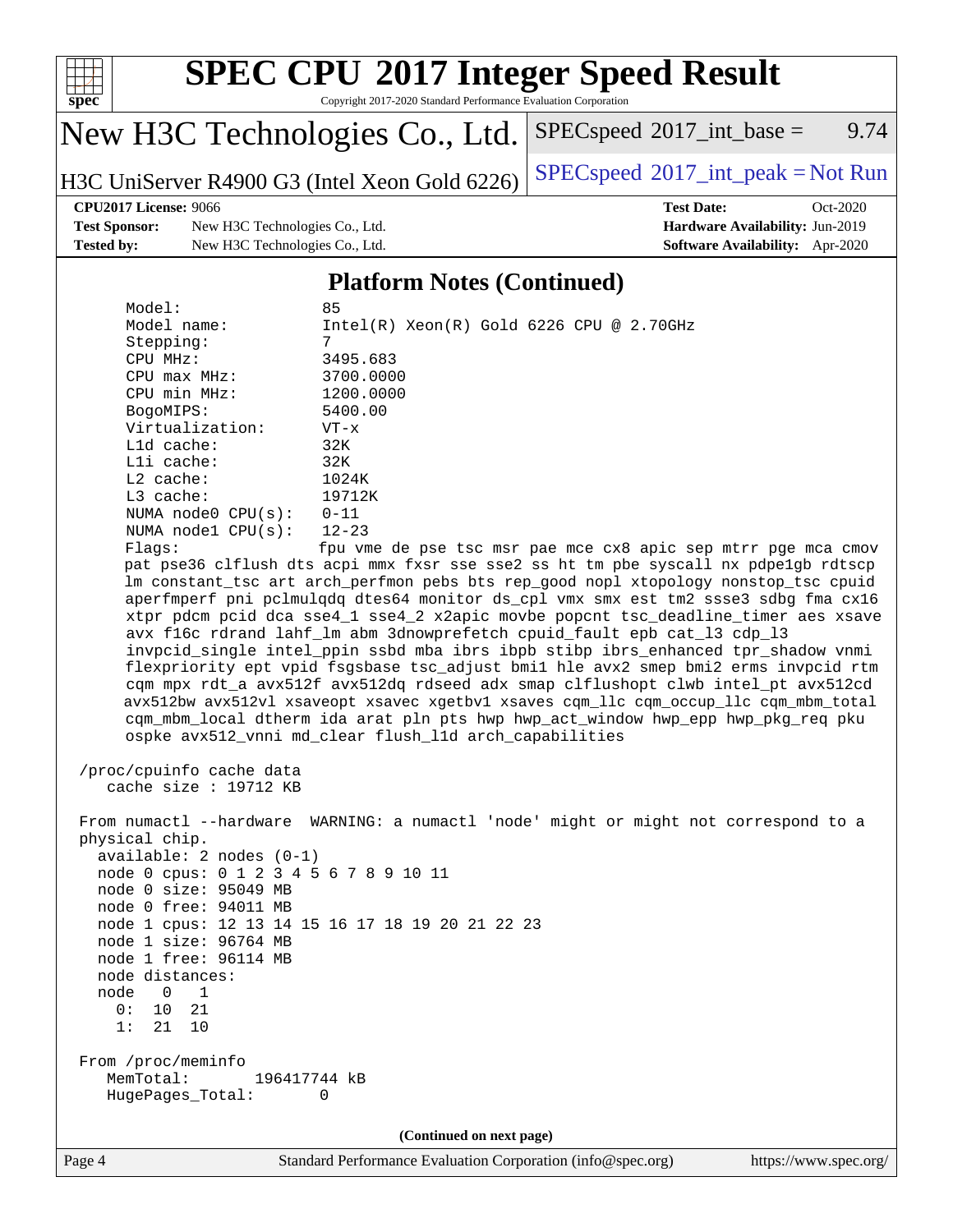| <b>SPEC CPU®2017 Integer Speed Result</b><br>spec                                                                                                                                                                                                                                                                                                                                                                                                                        | Copyright 2017-2020 Standard Performance Evaluation Corporation |                                                                                                                          |                                                                           |  |  |  |
|--------------------------------------------------------------------------------------------------------------------------------------------------------------------------------------------------------------------------------------------------------------------------------------------------------------------------------------------------------------------------------------------------------------------------------------------------------------------------|-----------------------------------------------------------------|--------------------------------------------------------------------------------------------------------------------------|---------------------------------------------------------------------------|--|--|--|
| New H3C Technologies Co., Ltd.                                                                                                                                                                                                                                                                                                                                                                                                                                           |                                                                 | $SPEC speed^{\circ}2017\_int\_base =$                                                                                    | 9.74                                                                      |  |  |  |
| H3C UniServer R4900 G3 (Intel Xeon Gold 6226)                                                                                                                                                                                                                                                                                                                                                                                                                            |                                                                 | $SPEC speed^{\circ}2017\_int\_peak = Not Run$                                                                            |                                                                           |  |  |  |
| <b>CPU2017 License: 9066</b>                                                                                                                                                                                                                                                                                                                                                                                                                                             |                                                                 | <b>Test Date:</b>                                                                                                        | Oct-2020                                                                  |  |  |  |
| <b>Test Sponsor:</b><br>New H3C Technologies Co., Ltd.<br>Tested by:<br>New H3C Technologies Co., Ltd.                                                                                                                                                                                                                                                                                                                                                                   |                                                                 |                                                                                                                          | Hardware Availability: Jun-2019<br><b>Software Availability:</b> Apr-2020 |  |  |  |
|                                                                                                                                                                                                                                                                                                                                                                                                                                                                          |                                                                 |                                                                                                                          |                                                                           |  |  |  |
|                                                                                                                                                                                                                                                                                                                                                                                                                                                                          | <b>Platform Notes (Continued)</b>                               |                                                                                                                          |                                                                           |  |  |  |
| 2048 kB<br>Hugepagesize:                                                                                                                                                                                                                                                                                                                                                                                                                                                 |                                                                 |                                                                                                                          |                                                                           |  |  |  |
| From /etc/*release* /etc/*version*<br>os-release:<br>NAME="Red Hat Enterprise Linux"<br>VERSION="8.2 (Ootpa)"<br>ID="rhel"<br>ID_LIKE="fedora"<br>VERSION_ID="8.2"<br>PLATFORM_ID="platform:el8"<br>PRETTY_NAME="Red Hat Enterprise Linux 8.2 (Ootpa)"<br>ANSI_COLOR="0;31"<br>redhat-release: Red Hat Enterprise Linux release 8.2 (Ootpa)<br>system-release: Red Hat Enterprise Linux release 8.2 (Ootpa)<br>system-release-cpe: cpe:/o:redhat:enterprise_linux:8.2:ga |                                                                 |                                                                                                                          |                                                                           |  |  |  |
| uname $-a$ :<br>Linux localhost.localdomain 4.18.0-193.el8.x86_64 #1 SMP Fri Mar 27 14:35:58 UTC 2020<br>x86_64 x86_64 x86_64 GNU/Linux<br>Kernel self-reported vulnerability status:                                                                                                                                                                                                                                                                                    |                                                                 |                                                                                                                          |                                                                           |  |  |  |
| itlb_multihit:<br>CVE-2018-3620 (L1 Terminal Fault):<br>Microarchitectural Data Sampling:<br>CVE-2017-5754 (Meltdown):<br>CVE-2018-3639 (Speculative Store Bypass): Mitigation: Speculative Store Bypass disabled                                                                                                                                                                                                                                                        |                                                                 | KVM: Mitigation: Split huge pages<br>Not affected<br>Not affected<br>Not affected<br>via prctl and seccomp               |                                                                           |  |  |  |
| CVE-2017-5753 (Spectre variant 1):<br>$CVE-2017-5715$ (Spectre variant 2):                                                                                                                                                                                                                                                                                                                                                                                               | RSB filling                                                     | Mitigation: usercopy/swapgs barriers and __user<br>pointer sanitization<br>Mitigation: Enhanced IBRS, IBPB: conditional, |                                                                           |  |  |  |
| tsx_async_abort:                                                                                                                                                                                                                                                                                                                                                                                                                                                         |                                                                 | Mitigation: Clear CPU buffers; SMT disabled                                                                              |                                                                           |  |  |  |
| run-level 3 Oct 27 08:56                                                                                                                                                                                                                                                                                                                                                                                                                                                 |                                                                 |                                                                                                                          |                                                                           |  |  |  |
| SPEC is set to: /home/speccpu<br>Filesystem<br>Type<br>/dev/mapper/rhel-home xfs<br>503G                                                                                                                                                                                                                                                                                                                                                                                 |                                                                 | Size Used Avail Use% Mounted on<br>54G 449G 11% / home                                                                   |                                                                           |  |  |  |
| From /sys/devices/virtual/dmi/id<br>American Megatrends Inc. 2.00.33 08/22/2019<br>BIOS:<br>Vendor:<br>H3C<br>Product: RS33M2C9S<br>Product Family: Rack                                                                                                                                                                                                                                                                                                                 |                                                                 |                                                                                                                          |                                                                           |  |  |  |
| Additional information from dmidecode follows. WARNING: Use caution when you interpret                                                                                                                                                                                                                                                                                                                                                                                   |                                                                 |                                                                                                                          |                                                                           |  |  |  |
| (Continued on next page)                                                                                                                                                                                                                                                                                                                                                                                                                                                 |                                                                 |                                                                                                                          |                                                                           |  |  |  |
| Page 5                                                                                                                                                                                                                                                                                                                                                                                                                                                                   |                                                                 | Standard Performance Evaluation Corporation (info@spec.org)                                                              | https://www.spec.org/                                                     |  |  |  |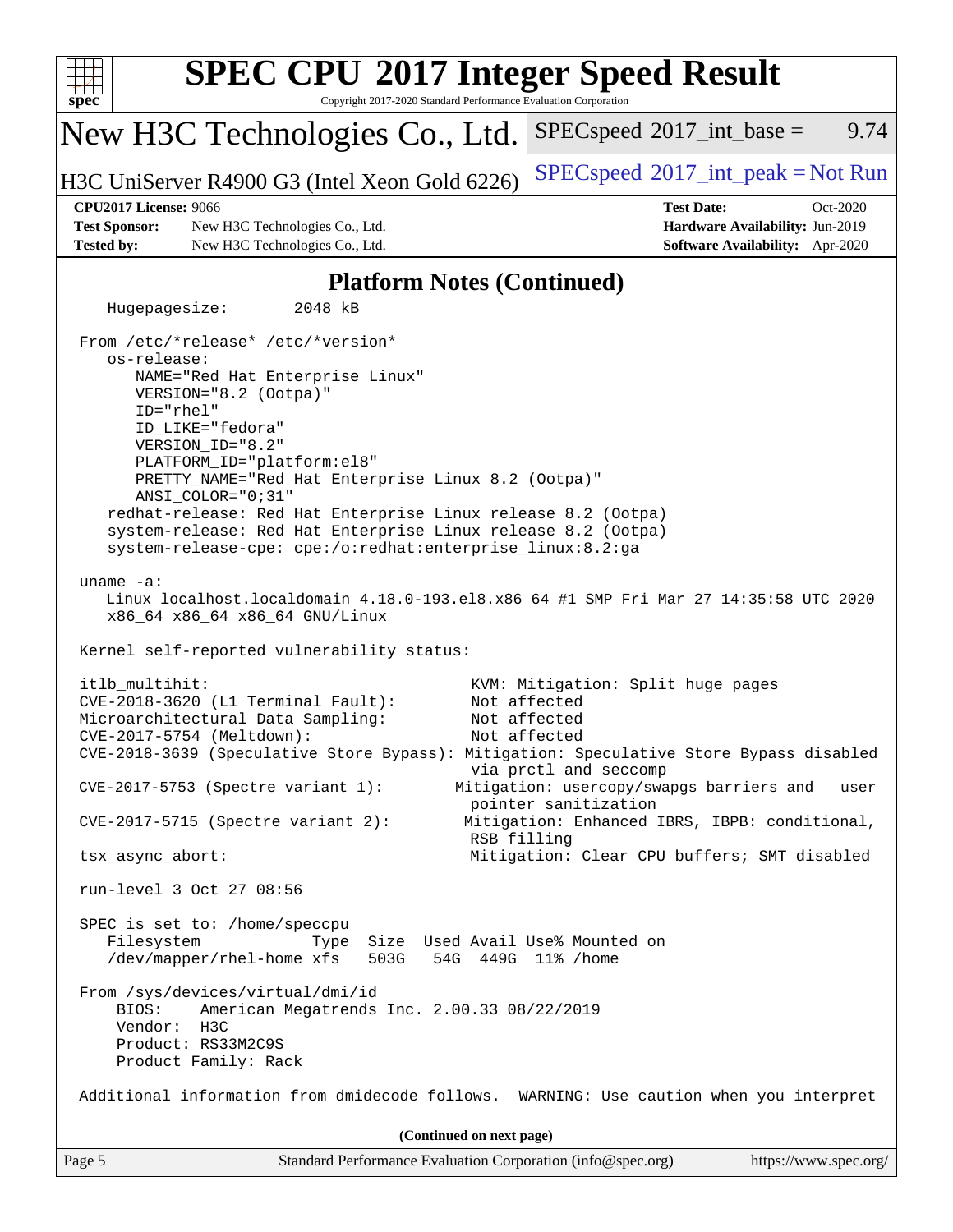| ч<br>ť<br>ı<br>÷ |  |  |  |  |  |  |  |
|------------------|--|--|--|--|--|--|--|

Copyright 2017-2020 Standard Performance Evaluation Corporation

## New H3C Technologies Co., Ltd.

H3C UniServer R4900 G3 (Intel Xeon Gold 6226)  $\left| \frac{\text{SPECspeed}}{2017} \right|$  $\left| \frac{\text{SPECspeed}}{2017} \right|$  $\left| \frac{\text{SPECspeed}}{2017} \right|$  int\_peak = Not Run

 $SPEC speed^{\circ}2017\_int\_base =$  9.74

**[Test Sponsor:](http://www.spec.org/auto/cpu2017/Docs/result-fields.html#TestSponsor)** New H3C Technologies Co., Ltd. **[Hardware Availability:](http://www.spec.org/auto/cpu2017/Docs/result-fields.html#HardwareAvailability)** Jun-2019 **[Tested by:](http://www.spec.org/auto/cpu2017/Docs/result-fields.html#Testedby)** New H3C Technologies Co., Ltd. **[Software Availability:](http://www.spec.org/auto/cpu2017/Docs/result-fields.html#SoftwareAvailability)** Apr-2020

**[CPU2017 License:](http://www.spec.org/auto/cpu2017/Docs/result-fields.html#CPU2017License)** 9066 **[Test Date:](http://www.spec.org/auto/cpu2017/Docs/result-fields.html#TestDate)** Oct-2020

#### **[Platform Notes \(Continued\)](http://www.spec.org/auto/cpu2017/Docs/result-fields.html#PlatformNotes)**

 this section. The 'dmidecode' program reads system data which is "intended to allow hardware to be accurately determined", but the intent may not be met, as there are frequent changes to hardware, firmware, and the "DMTF SMBIOS" standard. Memory:

12x NO DIMM NO DIMM

12x Samsung M393A2K43CB2-CVF 16 GB 2 rank 2933

(End of data from sysinfo program)

#### **[Compiler Version Notes](http://www.spec.org/auto/cpu2017/Docs/result-fields.html#CompilerVersionNotes)**

============================================================================== C | 600.perlbench\_s(base) 602.gcc\_s(base) 605.mcf\_s(base) | 625.x264\_s(base) 657.xz\_s(base) ------------------------------------------------------------------------------ Intel(R) C Compiler for applications running on Intel(R) 64, Version 2021.1 NextGen Build 20200304 Copyright (C) 1985-2020 Intel Corporation. All rights reserved. ------------------------------------------------------------------------------ ==============================================================================  $C++$  | 620.omnetpp s(base) 623.xalancbmk s(base) 631.deepsjeng s(base) | 641.leela\_s(base) ------------------------------------------------------------------------------ Intel(R) C++ Compiler for applications running on Intel(R) 64, Version 2021.1 NextGen Build 20200304 Copyright (C) 1985-2020 Intel Corporation. All rights reserved. ------------------------------------------------------------------------------ ============================================================================== Fortran | 648.exchange2 s(base) ------------------------------------------------------------------------------ Intel(R) Fortran Intel(R) 64 Compiler for applications running on Intel(R) 64, Version 19.1.1.217 Build 20200306 Copyright (C) 1985-2020 Intel Corporation. All rights reserved. ------------------------------------------------------------------------------ **[Base Compiler Invocation](http://www.spec.org/auto/cpu2017/Docs/result-fields.html#BaseCompilerInvocation)** [C benchmarks](http://www.spec.org/auto/cpu2017/Docs/result-fields.html#Cbenchmarks):

[icc](http://www.spec.org/cpu2017/results/res2020q4/cpu2017-20201027-24324.flags.html#user_CCbase_intel_icc_66fc1ee009f7361af1fbd72ca7dcefbb700085f36577c54f309893dd4ec40d12360134090235512931783d35fd58c0460139e722d5067c5574d8eaf2b3e37e92)

[C++ benchmarks:](http://www.spec.org/auto/cpu2017/Docs/result-fields.html#CXXbenchmarks) [icpc](http://www.spec.org/cpu2017/results/res2020q4/cpu2017-20201027-24324.flags.html#user_CXXbase_intel_icpc_c510b6838c7f56d33e37e94d029a35b4a7bccf4766a728ee175e80a419847e808290a9b78be685c44ab727ea267ec2f070ec5dc83b407c0218cded6866a35d07)

**(Continued on next page)**

Page 6 Standard Performance Evaluation Corporation [\(info@spec.org\)](mailto:info@spec.org) <https://www.spec.org/>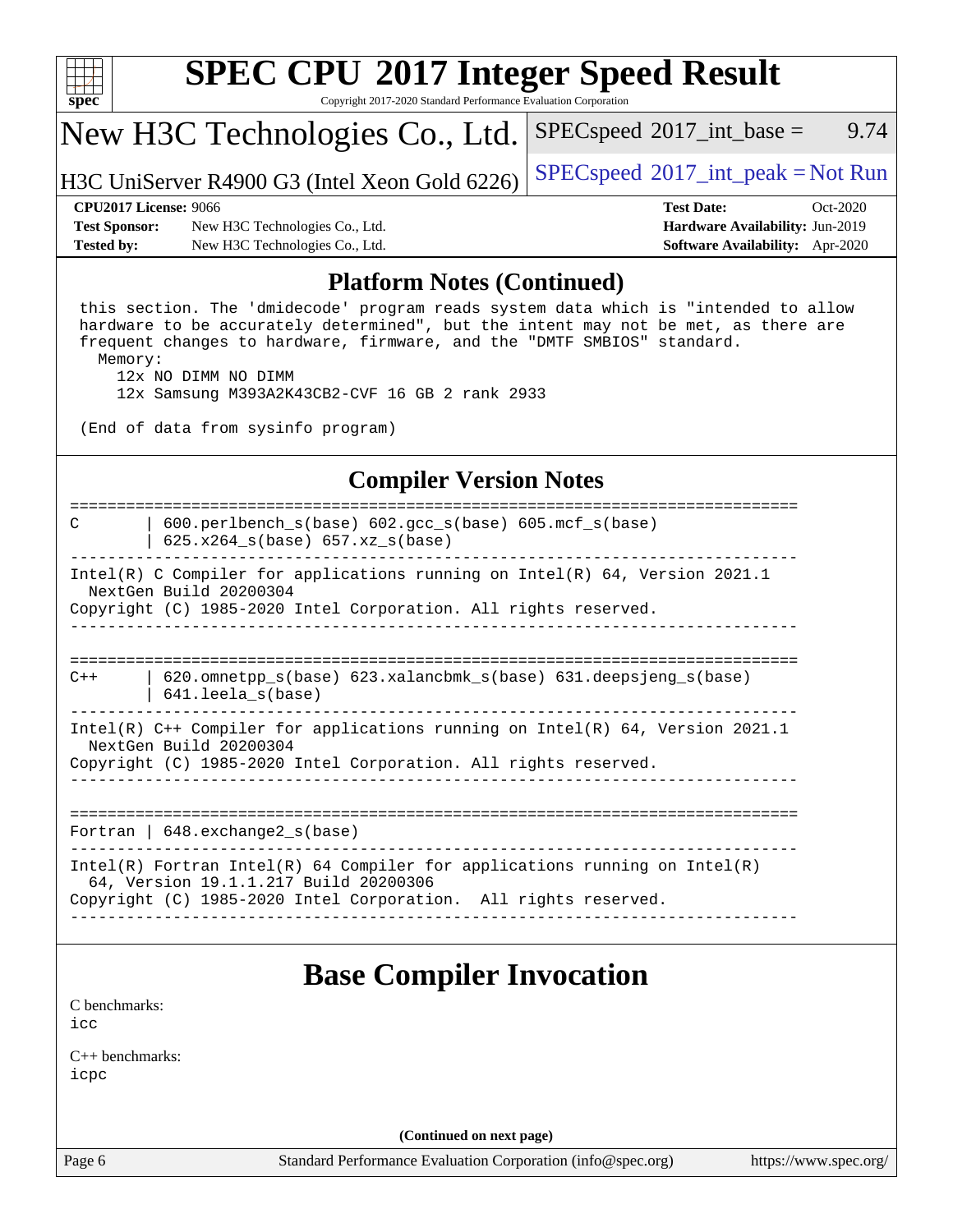

#### **[SPEC CPU](http://www.spec.org/auto/cpu2017/Docs/result-fields.html#SPECCPU2017IntegerSpeedResult)[2017 Integer Speed Result](http://www.spec.org/auto/cpu2017/Docs/result-fields.html#SPECCPU2017IntegerSpeedResult)** Copyright 2017-2020 Standard Performance Evaluation Corporation

## New H3C Technologies Co., Ltd.

H3C UniServer R4900 G3 (Intel Xeon Gold 6226)  $\vert$  [SPECspeed](http://www.spec.org/auto/cpu2017/Docs/result-fields.html#SPECspeed2017intpeak)<sup>®</sup>[2017\\_int\\_peak = N](http://www.spec.org/auto/cpu2017/Docs/result-fields.html#SPECspeed2017intpeak)ot Run

 $SPEC speed^{\circ}2017\_int\_base =$  9.74

#### **[CPU2017 License:](http://www.spec.org/auto/cpu2017/Docs/result-fields.html#CPU2017License)** 9066 **[Test Date:](http://www.spec.org/auto/cpu2017/Docs/result-fields.html#TestDate)** Oct-2020

**[Test Sponsor:](http://www.spec.org/auto/cpu2017/Docs/result-fields.html#TestSponsor)** New H3C Technologies Co., Ltd. **[Hardware Availability:](http://www.spec.org/auto/cpu2017/Docs/result-fields.html#HardwareAvailability)** Jun-2019 **[Tested by:](http://www.spec.org/auto/cpu2017/Docs/result-fields.html#Testedby)** New H3C Technologies Co., Ltd. **[Software Availability:](http://www.spec.org/auto/cpu2017/Docs/result-fields.html#SoftwareAvailability)** Apr-2020

## **[Base Compiler Invocation \(Continued\)](http://www.spec.org/auto/cpu2017/Docs/result-fields.html#BaseCompilerInvocation)**

[Fortran benchmarks](http://www.spec.org/auto/cpu2017/Docs/result-fields.html#Fortranbenchmarks): [ifort](http://www.spec.org/cpu2017/results/res2020q4/cpu2017-20201027-24324.flags.html#user_FCbase_intel_ifort_8111460550e3ca792625aed983ce982f94888b8b503583aa7ba2b8303487b4d8a21a13e7191a45c5fd58ff318f48f9492884d4413fa793fd88dd292cad7027ca)

### **[Base Portability Flags](http://www.spec.org/auto/cpu2017/Docs/result-fields.html#BasePortabilityFlags)**

 600.perlbench\_s: [-DSPEC\\_LP64](http://www.spec.org/cpu2017/results/res2020q4/cpu2017-20201027-24324.flags.html#b600.perlbench_s_basePORTABILITY_DSPEC_LP64) [-DSPEC\\_LINUX\\_X64](http://www.spec.org/cpu2017/results/res2020q4/cpu2017-20201027-24324.flags.html#b600.perlbench_s_baseCPORTABILITY_DSPEC_LINUX_X64) 602.gcc\_s: [-DSPEC\\_LP64](http://www.spec.org/cpu2017/results/res2020q4/cpu2017-20201027-24324.flags.html#suite_basePORTABILITY602_gcc_s_DSPEC_LP64) 605.mcf\_s: [-DSPEC\\_LP64](http://www.spec.org/cpu2017/results/res2020q4/cpu2017-20201027-24324.flags.html#suite_basePORTABILITY605_mcf_s_DSPEC_LP64) 620.omnetpp\_s: [-DSPEC\\_LP64](http://www.spec.org/cpu2017/results/res2020q4/cpu2017-20201027-24324.flags.html#suite_basePORTABILITY620_omnetpp_s_DSPEC_LP64) 623.xalancbmk\_s: [-DSPEC\\_LP64](http://www.spec.org/cpu2017/results/res2020q4/cpu2017-20201027-24324.flags.html#suite_basePORTABILITY623_xalancbmk_s_DSPEC_LP64) [-DSPEC\\_LINUX](http://www.spec.org/cpu2017/results/res2020q4/cpu2017-20201027-24324.flags.html#b623.xalancbmk_s_baseCXXPORTABILITY_DSPEC_LINUX) 625.x264\_s: [-DSPEC\\_LP64](http://www.spec.org/cpu2017/results/res2020q4/cpu2017-20201027-24324.flags.html#suite_basePORTABILITY625_x264_s_DSPEC_LP64) 631.deepsjeng\_s: [-DSPEC\\_LP64](http://www.spec.org/cpu2017/results/res2020q4/cpu2017-20201027-24324.flags.html#suite_basePORTABILITY631_deepsjeng_s_DSPEC_LP64) 641.leela\_s: [-DSPEC\\_LP64](http://www.spec.org/cpu2017/results/res2020q4/cpu2017-20201027-24324.flags.html#suite_basePORTABILITY641_leela_s_DSPEC_LP64) 648.exchange2\_s: [-DSPEC\\_LP64](http://www.spec.org/cpu2017/results/res2020q4/cpu2017-20201027-24324.flags.html#suite_basePORTABILITY648_exchange2_s_DSPEC_LP64) 657.xz\_s: [-DSPEC\\_LP64](http://www.spec.org/cpu2017/results/res2020q4/cpu2017-20201027-24324.flags.html#suite_basePORTABILITY657_xz_s_DSPEC_LP64)

## **[Base Optimization Flags](http://www.spec.org/auto/cpu2017/Docs/result-fields.html#BaseOptimizationFlags)**

#### [C benchmarks](http://www.spec.org/auto/cpu2017/Docs/result-fields.html#Cbenchmarks):

```
-m64 -qnextgen -std=c11
-Wl,-plugin-opt=-x86-branches-within-32B-boundaries -Wl,-z,muldefs
-xCORE-AVX512 -O3 -ffast-math -flto -mfpmath=sse -funroll-loops
-fuse-ld=gold -qopt-mem-layout-trans=4 -fopenmp -DSPEC_OPENMP
-L/usr/local/jemalloc64-5.0.1/lib -ljemalloc
```
[C++ benchmarks:](http://www.spec.org/auto/cpu2017/Docs/result-fields.html#CXXbenchmarks)

```
-m64 -qnextgen -Wl,-plugin-opt=-x86-branches-within-32B-boundaries
-Wl,-z,muldefs -xCORE-AVX512 -O3 -ffast-math -flto -mfpmath=sse
-funroll-loops -fuse-ld=gold -qopt-mem-layout-trans=4
-L/usr/local/IntelCompiler19/compilers_and_libraries_2020.1.217/linux/compiler/lib/intel64_lin
-lqkmalloc
```
#### [Fortran benchmarks:](http://www.spec.org/auto/cpu2017/Docs/result-fields.html#Fortranbenchmarks)

```
-m64 -Wl,-plugin-opt=-x86-branches-within-32B-boundaries -xCORE-AVX512
-O3 -ipo -no-prec-div -qopt-mem-layout-trans=4
-nostandard-realloc-lhs -align array32byte
-mbranches-within-32B-boundaries
```